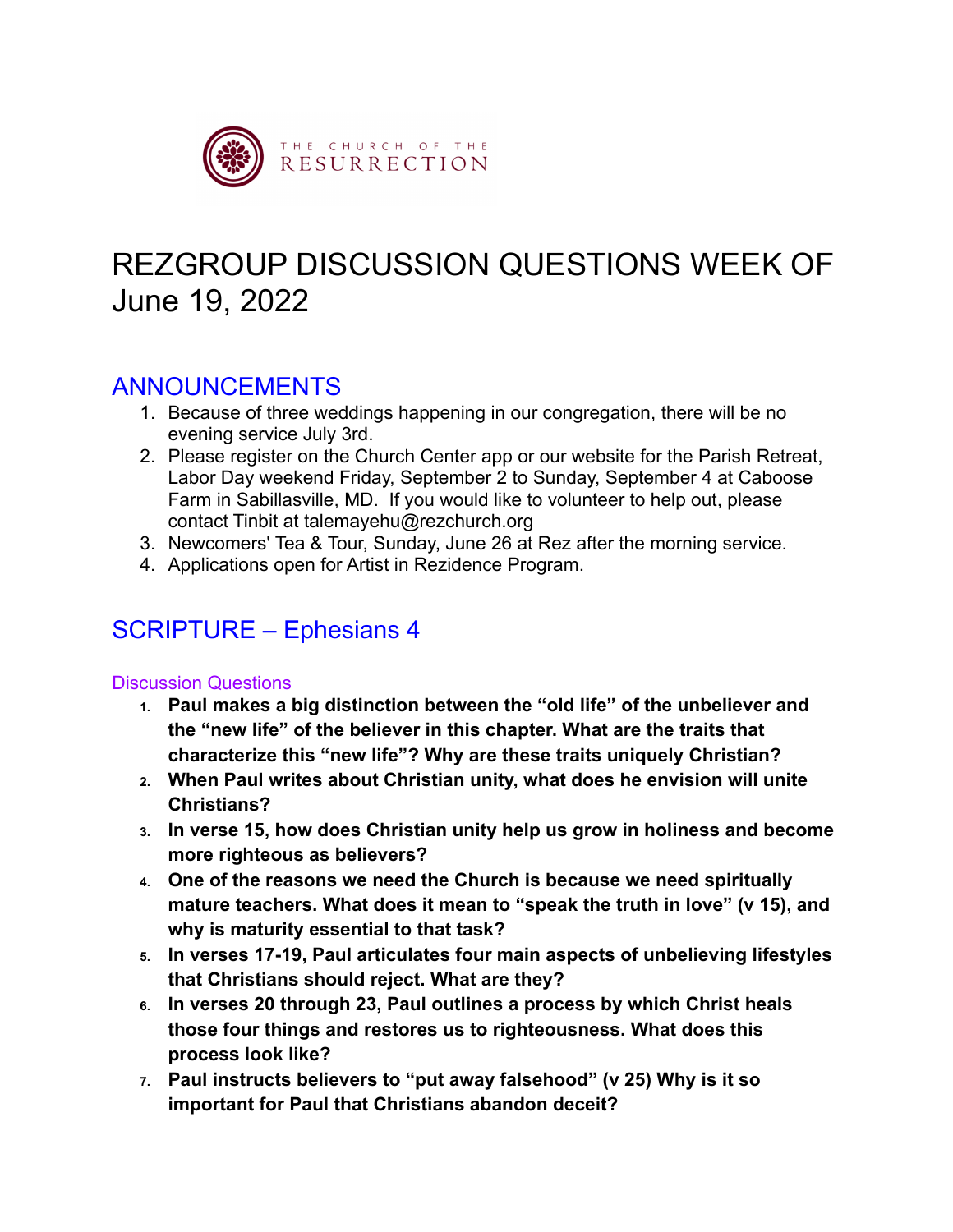### PRAYER

Officiant and People

**Glory to the Father, and to the Son, and to the Holy Spirit: as it was in the beginning, is now, and will be for ever. Amen.**

#### **Confession of Sin**

The Officiant says to the people

Let us confess our sins against God and our neighbor.

Silence may be kept. Officiant and People together, all kneeling

**Most merciful God, we confess that we have sinned against you in thought, word, and deed, by what we have done, and by what we have left undone. We have not loved you with our whole heart; we have not loved our neighbors as ourselves. We are truly sorry and we humbly repent. For the sake of your Son Jesus Christ, have mercy on us and forgive us; that we may delight in your will, and walk in your ways, to the glory of your Name. Amen.**

Officiant says

May Almighty God grant us forgiveness of all our sins, and the grace and comfort of the Holy Spirit. **Amen**.

Let us pray

Officiant and People **Our Father, who art in heaven, hallowed be thy Name,**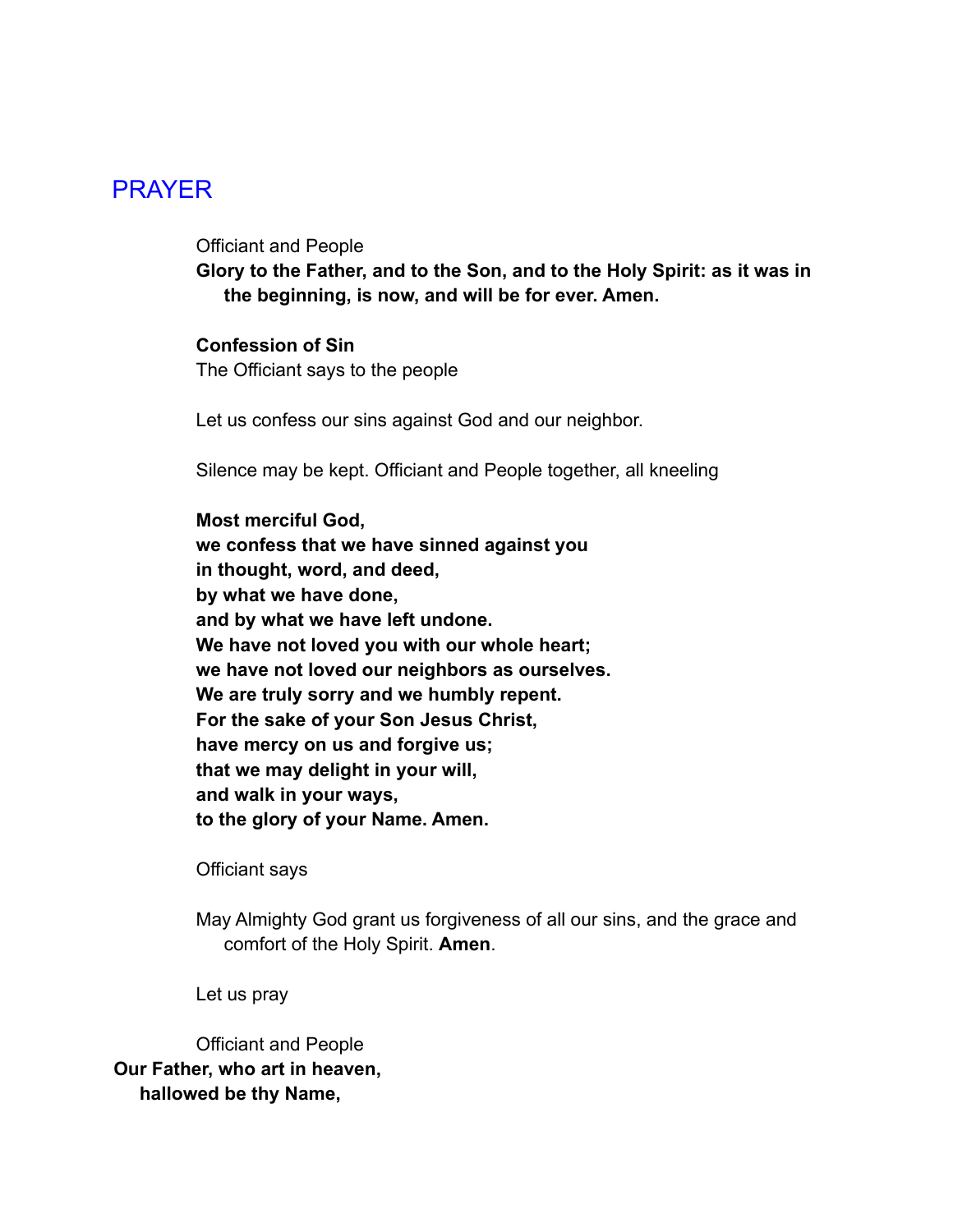**thy kingdom come, thy will be done, on earth as it is in heaven. Give us this day our daily bread. And forgive us our trespasses, as we forgive those who trespass against us. And lead us not into temptation, but deliver us from evil. For thine is the kingdom, and the power, and the glory, for ever and ever. Amen.**

*Intercessions and thanksgivings follow. Please include the following in your prayer:*

*Missionary: Matthew and Annie Wilcoxen serving in Australia*

*● Pray for wisdom as Matt leads both his congregation and an associated nonprofit*

*Persecuted Church and her Persecutors: [Turkey](https://www.opendoorsusa.org/christian-persecution/world-watch-list/turkey/)*

- *● Pray for Christians in Turkey as they live, work and worship in a place that doesn't seem to want them. Pray for deliverance from discrimination and an increasing awareness of God's love and grace. Ask God to protect converts from Islam and to bring them to a place where can worship Him freely.*
- *● Pray for the leadership of Turkey, that it would realize Turkish Christians are part of the fabric of their country. Pray believers would be able to work without discrimination.*

*Global Concern: Leaders of Ukraine, Russia, Afghanistan, Ethiopia, Myanmar and other conflict areas.* 

*Church Ministry: Missions Team, CCJM, Rez Arts Council*

#### A Prayer of St. John Chrysostom

**Officiant** 

**Almighty God, you have given us grace at this time, with one accord to make our common supplications to you; and you have promised through your well-beloved Son that when two or three are gathered together in his Name you will grant their requests: Fulfill now, O Lord, our desires and petitions as may be best for us; granting us in this world knowledge of your truth, and in the age to come life everlasting. Amen.**